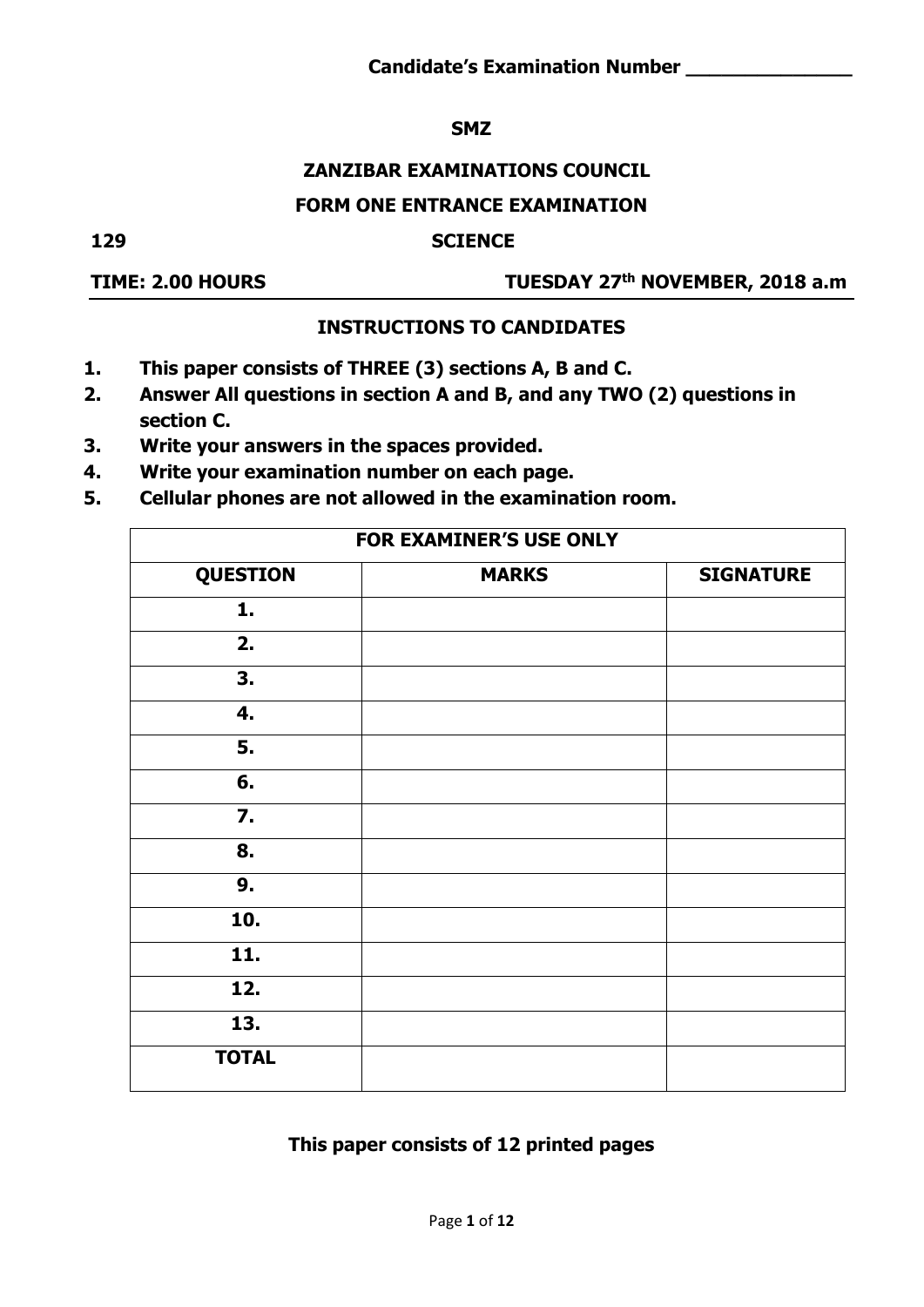## **SECTION A: (30 Marks)**

#### **Answer ALL questions**

- 1. Choose the correct answer from the given alternatives and write its letter in the table below.
	- i. Machine is anything that
		- A. Complicates work B. Simplifies work
		- C. Has energy D. Moves
	- ii. Material that transmits heat easily is called
		- A. Conductor B. Insulator
			- C. Rubber D. Plastic
	- iii. Carnivorous animals have A. Strong incisors B. Long Molars C. Strong canines D. Long beak
	- iv. Organic substances that are added to the soil to provide plant nutrients
		- A. Manure B. Mulching
			- C. Fertilizers **D. Salt**
	- v. Red blood cells are also called A. Plasma B. Leucocytes
		- C. Thrombocytes **D. Erythrocytes**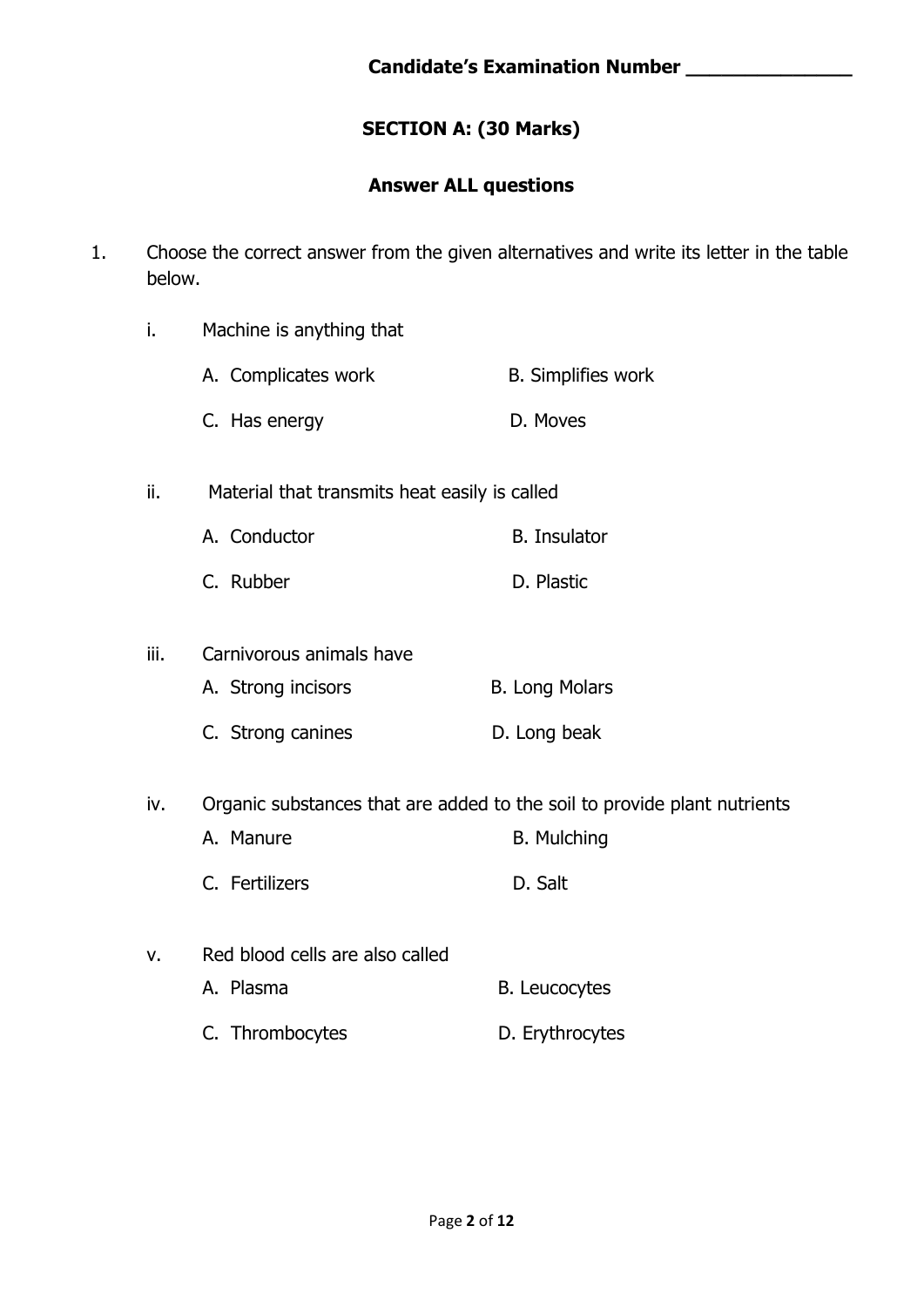| vi.   | testing                               | The process of counselling service provided before and after HIV and AIDS |
|-------|---------------------------------------|---------------------------------------------------------------------------|
|       | A. Stigmatization                     | B. Voluntary counselling                                                  |
|       | C. Involuntary counselling            | D. Involuntary testing                                                    |
| vii.  | Matter is anything which has          |                                                                           |
|       | A. Weight and occupy space            | B. Weight only                                                            |
|       | C. Mass only                          | D. Weight and length                                                      |
| viii. | Example of airborne disease           |                                                                           |
|       | A. Cholera                            | <b>B. HIV/AIDS</b>                                                        |
|       | C. Tuberculoses                       | D. Typhoid                                                                |
| ix.   | The vertebral column is also known as |                                                                           |
|       | A. Spinal cord                        | <b>B.</b> The Brain                                                       |
|       | C. The skull                          | D. Backbone                                                               |
| X.    | Pawpaw is an example of               |                                                                           |
|       | A. Dry fruit                          | <b>B.</b> Fleshy fruit                                                    |
|       | C. Seed fruit                         | D. Dry seed fruit                                                         |

#### **ANSWERS**

| ij | iii | <br>.v | v | vi | vii | viii | <b>ix</b> | $\overline{\phantom{a}}$<br>$\overline{\phantom{a}}$ |
|----|-----|--------|---|----|-----|------|-----------|------------------------------------------------------|
|    |     |        |   |    |     |      |           |                                                      |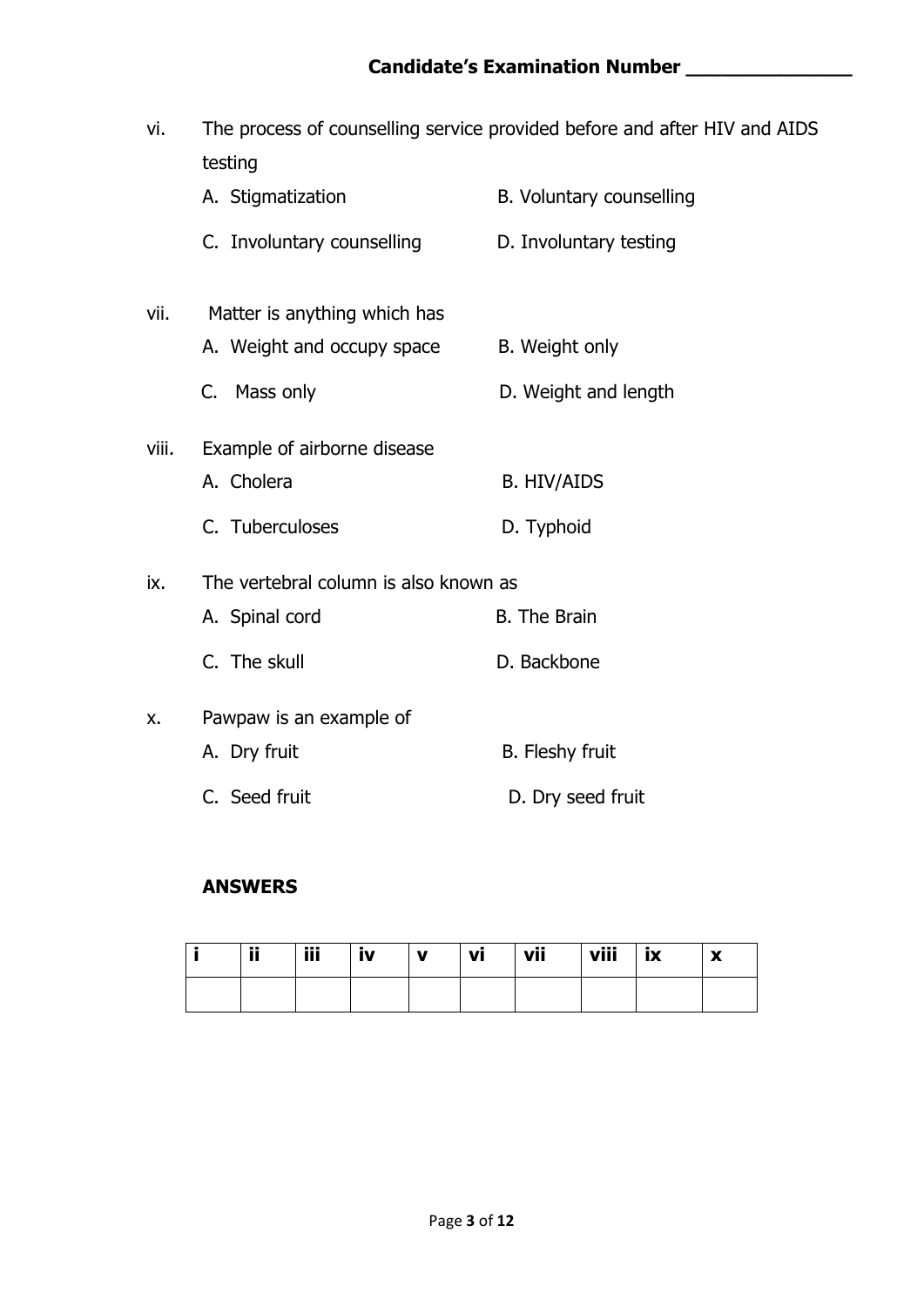2. Match the sentences in **LIST A** with a correct response from **LIST B**. Write its letter in the table below.

|       | <b>LIST A</b>                               | <b>LIST B</b>                 |
|-------|---------------------------------------------|-------------------------------|
| i.    | The most dangerous disease that has no cure | A. Release of toxic waste.    |
|       | or vaccination                              | B. Rise in temperature        |
| ii.   | The main aim of rendering First Aid         | C. Sun                        |
| iii.  | The function of the eye                     | D. Land animals               |
| iv.   | Aquatic animals                             | E. To save life of the victim |
| v.    | The main source of energy on the Earth      | F. Beam                       |
| vi.   | Direct current generator                    | G. Effort/load                |
| vii.  | Activity that lead to soil degradation      | H. skin                       |
| viii. | Group of rays                               | I. To cure victim             |
| ix.   | The main hazard of heat on the Earth        | J. HIV/AIDS                   |
| X.    | Respiratory organ of fish                   | K. Live in water              |
|       |                                             | L. Gills                      |
|       |                                             | M. Seeing or vision           |
|       |                                             | N. Moon                       |
|       |                                             | O. Dynamo                     |
|       |                                             | P. Hearing                    |

#### **ANSWERS**

| 88.<br>ш | <b>HIL</b><br>ш | IV | v | VĪ | vii | viii | w<br>$\overline{\phantom{a}}$ | $\mathbf{v}$ |
|----------|-----------------|----|---|----|-----|------|-------------------------------|--------------|
|          |                 |    |   |    |     |      |                               |              |

- 3. For each statement write **T** if the sentence is **TRUE** and **F** if the sentence is **FALSE**. Write the answers in the table below.
	- i. The direction to which the compass needle point is magnetic north.
	- ii. The brain is the powerful muscular organ that pumps the blood.
	- iii. The long form of HEP is Hydro Electric Power.
	- iv. Meat, fish, eggs and milk are foods that have protein.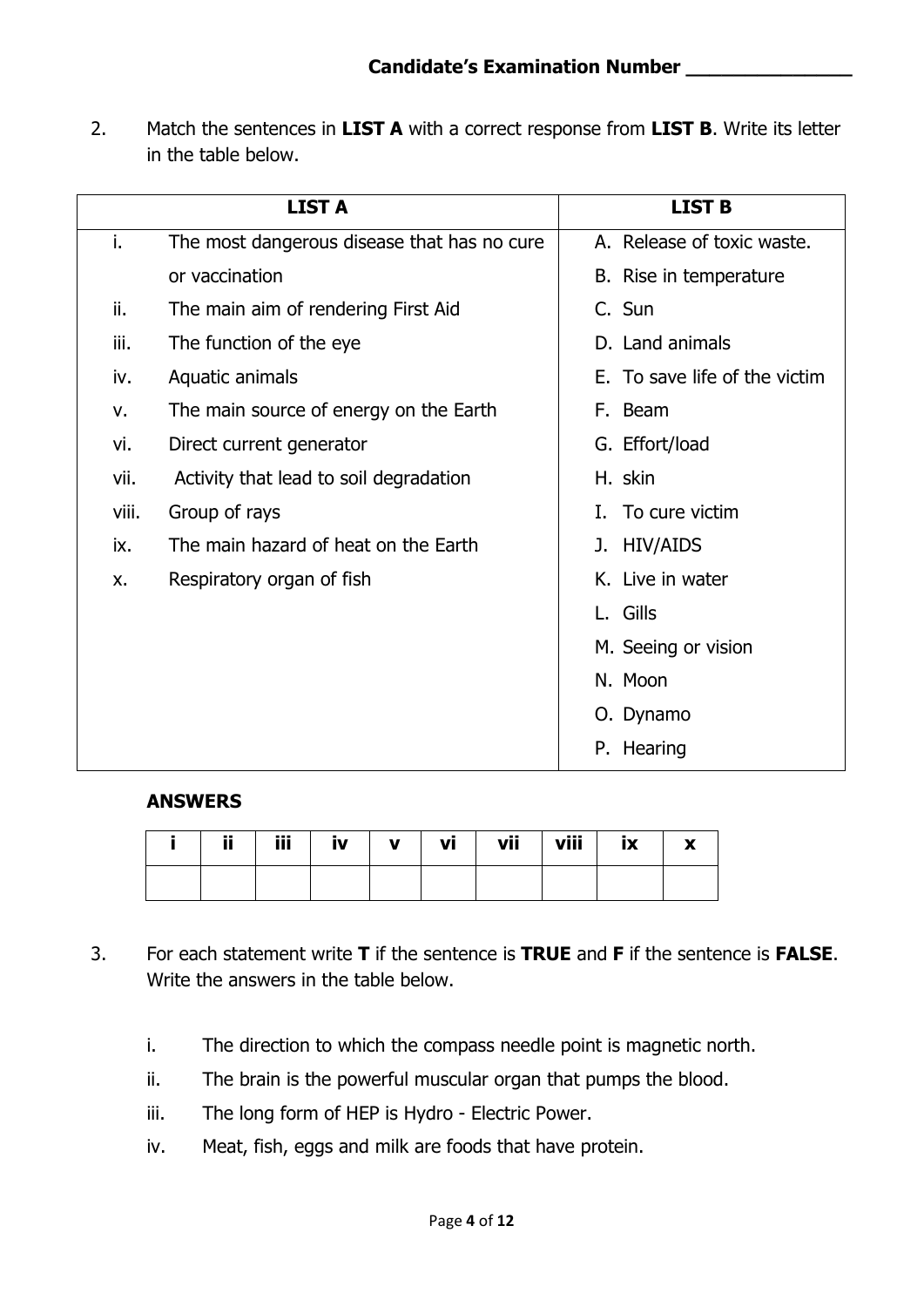- v. Pollination is the transfer of pollen grains from stigma to anther.
- vi. Diabetic is caused by lack of enough carbohydrates.
- vii. The largest organ in a human body is the skin.
- viii. The process by which the seed change into fruit is germination.
- ix. A solvent is a substance that can dissolve solute.
- x. The voltmeter is used to measure current.

#### **ANSWERS**

| ij | iii | IV | v | VI | vii | viii | w<br>IA | $\mathbf{v}$<br>A |
|----|-----|----|---|----|-----|------|---------|-------------------|
|    |     |    |   |    |     |      |         |                   |

## **SECTION B: (50 Marks)**

## **Answer ALL questions in this section**

- 4. Choose the correct answers from the box below and fill in the blanks.
	- a) Water is a \_\_\_\_\_\_\_\_\_\_ that covers about seventy percent of the earth's surface.
	- b) The spinal cord is the extension of the **with the set of the set of the set of the set of the set of the set of the set of the set of the set of the set of the set of the set of the set of the set of the set of the set**
	- c) Testes are enclosed by tough tissue called  $\blacksquare$
	- d) The process by which plants make their own food is \_\_\_\_\_\_\_\_\_\_\_\_\_\_\_\_\_\_\_\_\_\_\_\_.
	- e) The act of a body to fall down the bottom of a fluid
	- f) The current flows in a pathway called
	- g) Part of the ear that collects and directs sound waves onto the ear drum is
	- h) A magnet is a piece of metal made up of \_\_\_\_\_\_\_\_\_\_\_\_\_\_\_\_\_\_\_\_\_\_\_\_\_\_\_\_\_\_\_\_.
	- i) Lack of iodine minerals in the diet leads to the control of the state of the state of the state of the state of the state of the state of the state of the state of the state of the state of the state of the state of the
	- j) The human tongue is a special organ for

solid, faeces, brain, inquiry, liquid, photosynthesis, electric circuit, iron, plastics, pinna, tasting, goitre, skin, sinking, digestion, scrotum, ammeter, smelling, scurvy.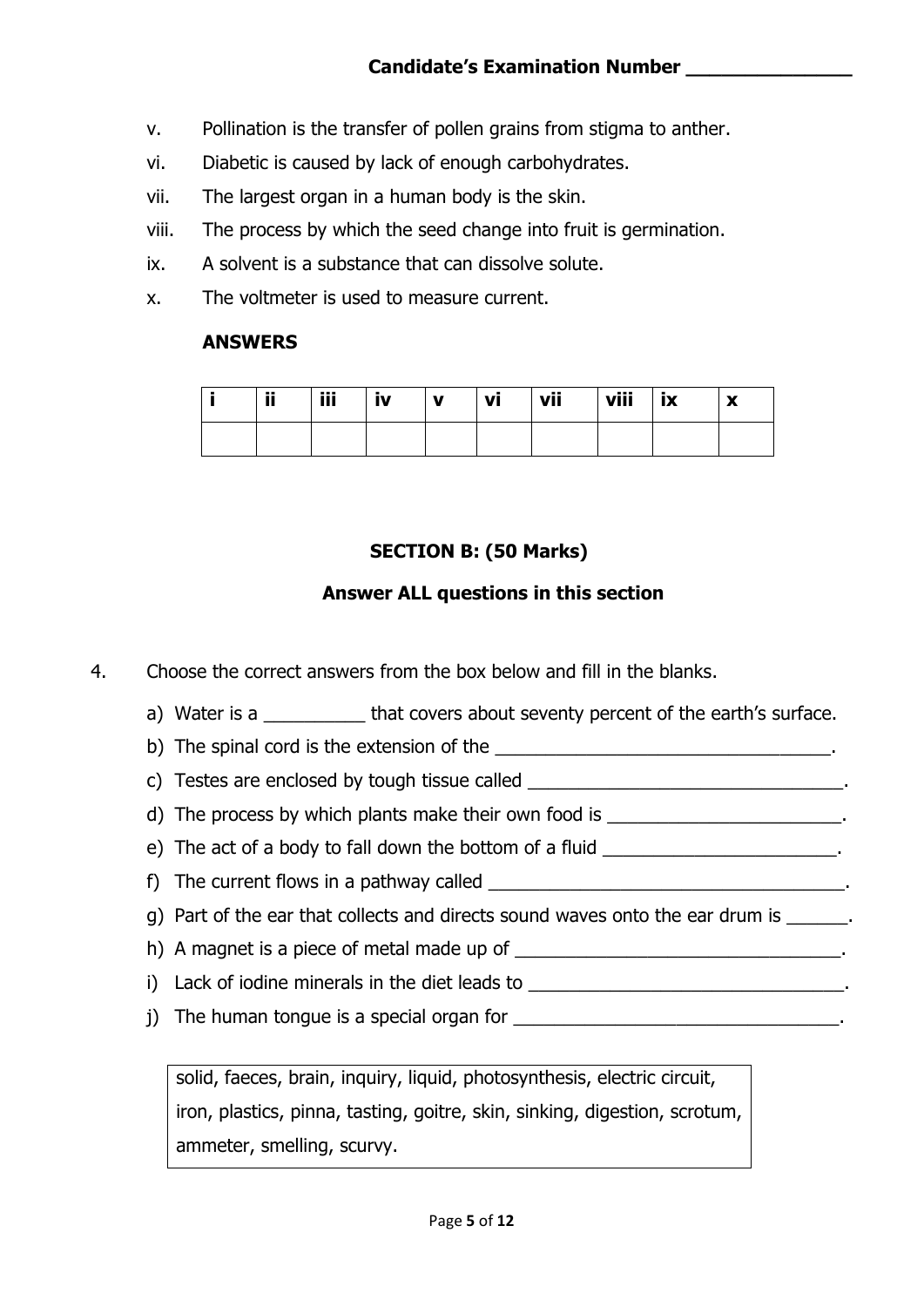| 5. | a) | Define the following terms                                                                                                                                  |
|----|----|-------------------------------------------------------------------------------------------------------------------------------------------------------------|
|    |    | i) Sense organ                                                                                                                                              |
|    |    |                                                                                                                                                             |
|    |    |                                                                                                                                                             |
|    |    | $\mathsf{ii}$<br>Respiratory system<br><u> 1999 - Johann John Stone, mars and de format de la provincia de la provincia de la provincia de la provincia</u> |
|    |    |                                                                                                                                                             |
|    |    |                                                                                                                                                             |
|    | b) | Write down four (4) functions of the skin.                                                                                                                  |
|    |    | $(i)$ $\qquad \qquad$                                                                                                                                       |
|    |    | $(ii)$ $\qquad \qquad$                                                                                                                                      |
|    |    |                                                                                                                                                             |
|    |    |                                                                                                                                                             |
|    |    |                                                                                                                                                             |
| 6. | a) | Define electricity.                                                                                                                                         |
|    |    |                                                                                                                                                             |
|    |    |                                                                                                                                                             |
|    | b) | List down two (2) types of circuits.                                                                                                                        |
|    |    |                                                                                                                                                             |
|    |    |                                                                                                                                                             |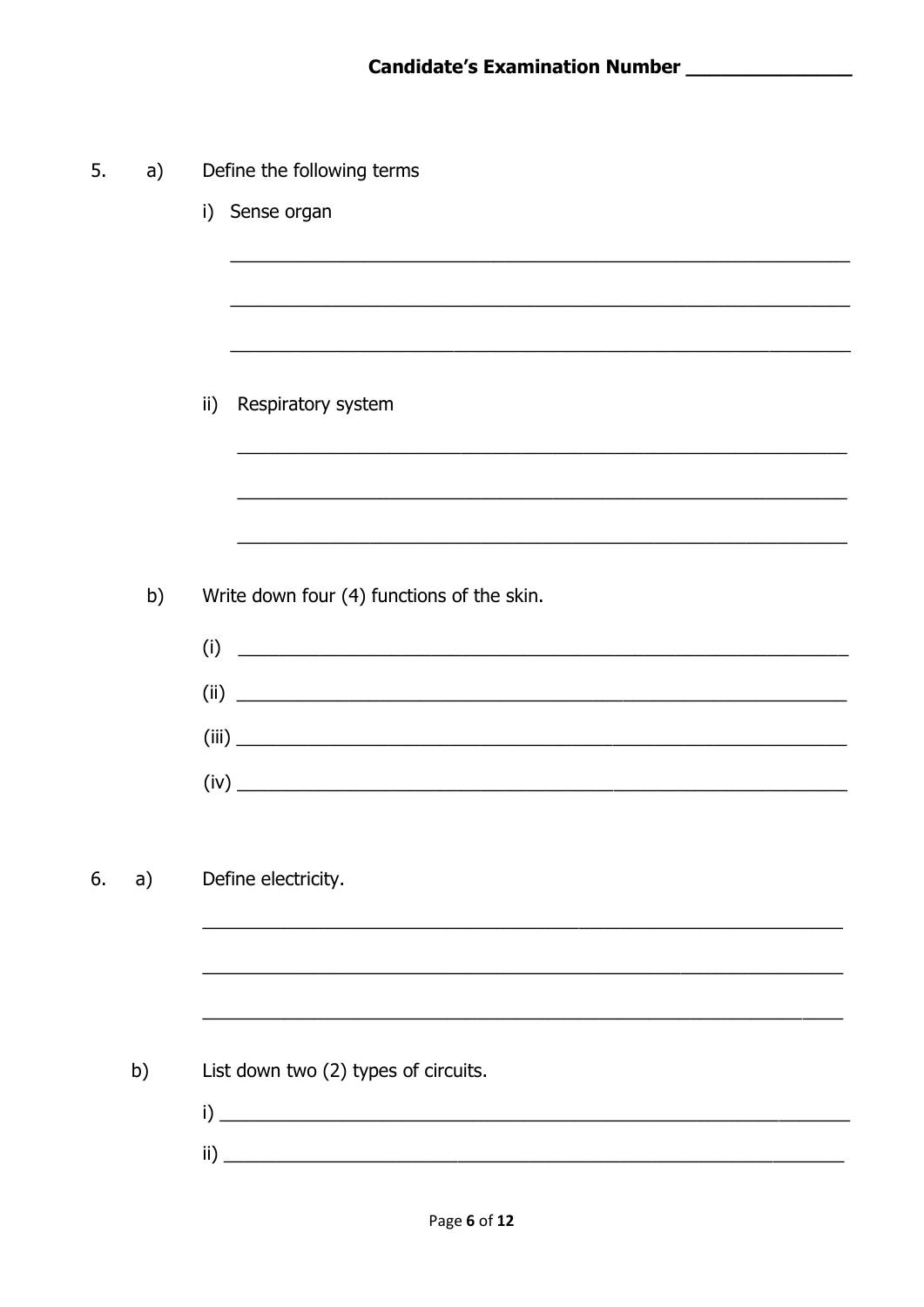c) Draw the following electrical symbols

| No.                    | <b>Name</b> | <b>Symbol</b> |
|------------------------|-------------|---------------|
| $\mathbf{i}$           | Voltmeter   |               |
| ij.                    | Ammeter     |               |
| Ϊİ                     | Cell        |               |
| $\mathsf{i}\mathsf{v}$ | Wire        |               |
| $\mathsf{V}$           | Switch      |               |

## 7. a) Define a fruit

b) List the four (4) main parts of the fruit.

 $i)$   $\overline{\phantom{a}}$ ii) \_\_\_\_\_\_\_\_\_\_\_\_\_\_\_\_\_\_\_\_\_\_\_\_\_\_\_\_\_\_\_\_\_\_\_\_\_\_\_\_\_\_\_\_\_\_\_\_\_\_\_\_\_\_\_\_\_\_\_\_\_ iii) \_\_\_\_\_\_\_\_\_\_\_\_\_\_\_\_\_\_\_\_\_\_\_\_\_\_\_\_\_\_\_\_\_\_\_\_\_\_\_\_\_\_\_\_\_\_\_\_\_\_\_\_\_\_\_\_\_\_\_\_\_

\_\_\_\_\_\_\_\_\_\_\_\_\_\_\_\_\_\_\_\_\_\_\_\_\_\_\_\_\_\_\_\_\_\_\_\_\_\_\_\_\_\_\_\_\_\_\_\_\_\_\_\_\_\_\_\_\_\_\_\_\_\_\_

\_\_\_\_\_\_\_\_\_\_\_\_\_\_\_\_\_\_\_\_\_\_\_\_\_\_\_\_\_\_\_\_\_\_\_\_\_\_\_\_\_\_\_\_\_\_\_\_\_\_\_\_\_\_\_\_\_\_\_\_\_\_\_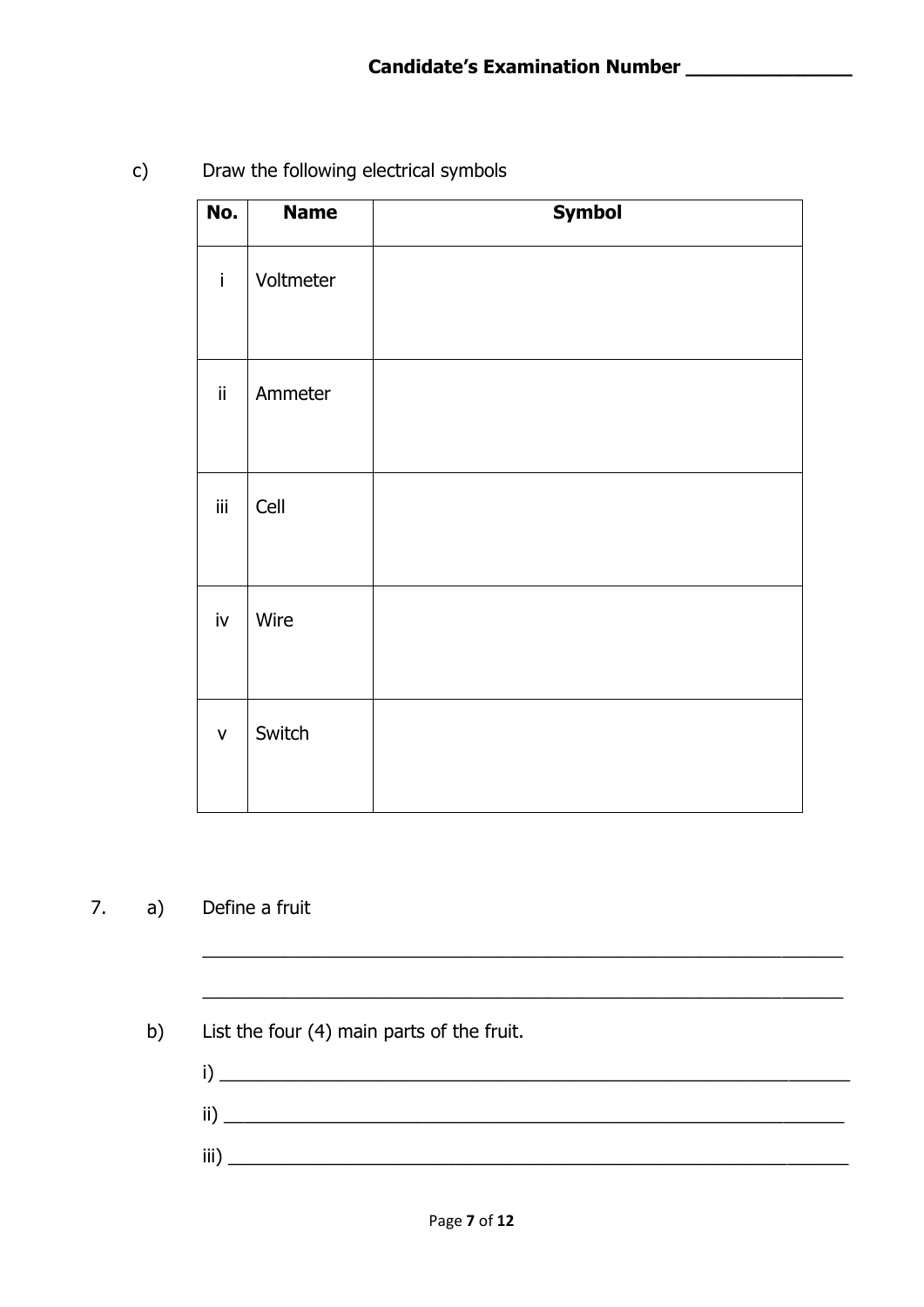|    |              | iv)                                                                                                              |
|----|--------------|------------------------------------------------------------------------------------------------------------------|
|    | $\mathsf{C}$ | List down two (2) examples of dry fruits                                                                         |
|    |              | $i)$ $\overline{\phantom{a}}$                                                                                    |
|    |              |                                                                                                                  |
|    |              |                                                                                                                  |
| 8. | a)           | What is a lever?                                                                                                 |
|    |              |                                                                                                                  |
|    |              |                                                                                                                  |
|    |              | <u> 1990 - Jan James James James James James James James James James James James James James James James Jam</u> |
|    | b)           | Mention three (3) main parts of lever                                                                            |
|    |              | $\mathbf{i}$ ) $\mathbf{j}$                                                                                      |
|    |              |                                                                                                                  |
|    |              |                                                                                                                  |
|    |              |                                                                                                                  |

Draw the diagram of seesaw to show the parts of lever  $c)$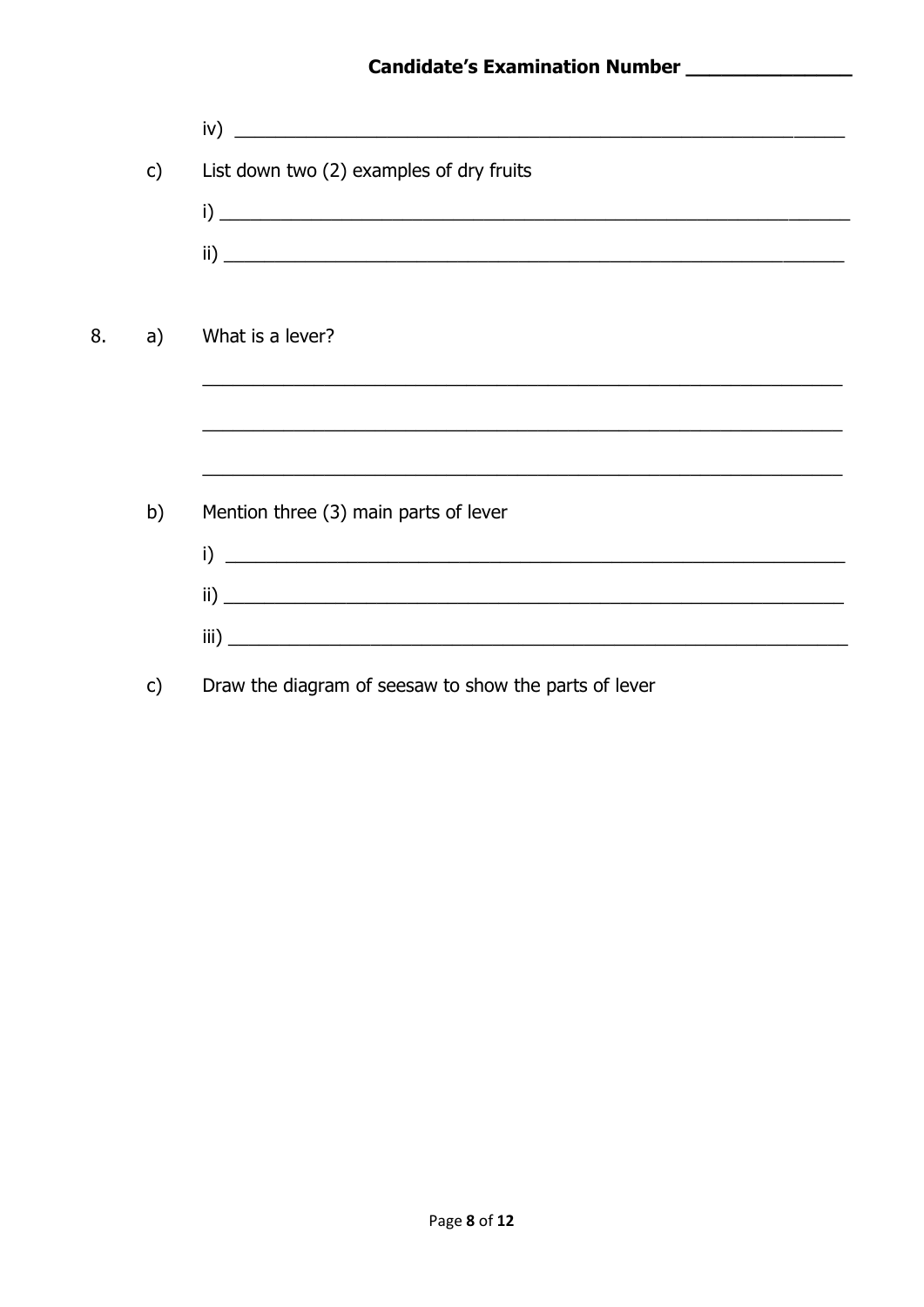| 9. | a)           | Name two (2) sources of water.                                                                                               |
|----|--------------|------------------------------------------------------------------------------------------------------------------------------|
|    |              | i)<br><u> 1989 - Johann John Stone, mars and de British and de British and de British and de British and de British an</u>   |
|    |              | ii)                                                                                                                          |
|    | b)           | Identify two (2) causes of water pollution.                                                                                  |
|    |              |                                                                                                                              |
|    |              |                                                                                                                              |
|    | $\mathsf{C}$ | Mention any four (4) uses of water.                                                                                          |
|    |              | $\mathsf{i}$ )                                                                                                               |
|    |              | <u> 1989 - Johann John Stoff, deutscher Stoffen und der Stoffen und der Stoffen und der Stoffen und der Stoffen u</u><br>ii) |
|    |              | iii)                                                                                                                         |
|    |              | iv)<br><u> 1980 - John Stein, Amerikaansk politiker (</u>                                                                    |
|    |              |                                                                                                                              |

## **SECTION C: (20 Marks)**

#### Answer any two (2) questions

 $10.$ Put the kind of foods in proper food nutrients  $a)$ 

Mango, cassava, groundnut, potato, crabs, cashewnuts, Octopus, orange.

- Minerals <u>and the same of the same of the same of the same of the same of the same of the same of the same of the same of the same of the same of the same of the same of the same of the same of the same of the same of the </u>  $i)$
- $\mathsf{ii}$ Carbohydrates experiences and the contract of the contract of the contract of the contract of the contract of

iii) Vitamins and the contract of the contract of the contract of the contract of the contract of the contract of the contract of the contract of the contract of the contract of the contract of the contract of the contract of t

- $iv)$
- Explain the meaning of malnutrition  $\mathbf b$  $i)$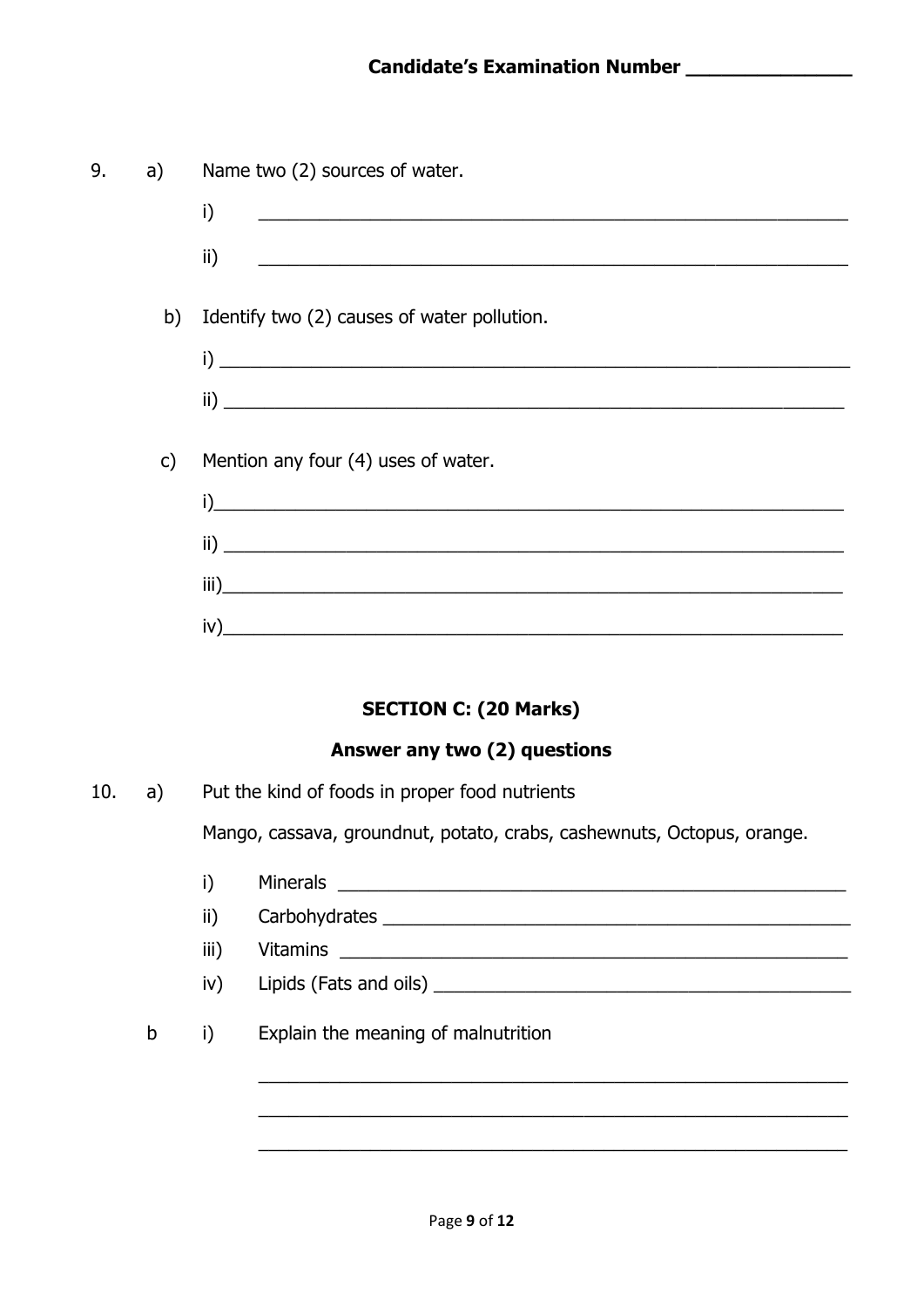- ii) Deficiency of vitamin A in the diet causes \_\_\_\_\_\_\_\_\_\_\_\_\_\_\_\_\_\_\_\_\_\_\_\_\_\_\_\_\_\_\_\_\_
- c) The signs of different nutritional disorders are in the box below. Pick out and write any three (3) signs of marasmus.

loss of body weight , hair loses its colour, bending of long bones, skin becomes dry and rough, swollen and protruding stomach, legs and arms become thin

 $i)$  , and the contract of the contract of the contract of the contract of the contract of the contract of the contract of the contract of the contract of the contract of the contract of the contract of the contract of th ii) \_\_\_\_\_\_\_\_\_\_\_\_\_\_\_\_\_\_\_\_\_\_\_\_\_\_\_\_\_\_\_\_\_\_\_\_\_\_\_\_\_\_\_\_\_\_\_\_\_\_\_\_\_\_\_\_\_\_  $\overline{\text{ii}}$ )  $\overline{\phantom{a}}$   $\overline{\phantom{a}}$   $\overline{\phantom{a}}$   $\overline{\phantom{a}}$   $\overline{\phantom{a}}$   $\overline{\phantom{a}}$   $\overline{\phantom{a}}$   $\overline{\phantom{a}}$   $\overline{\phantom{a}}$   $\overline{\phantom{a}}$   $\overline{\phantom{a}}$   $\overline{\phantom{a}}$   $\overline{\phantom{a}}$   $\overline{\phantom{a}}$   $\overline{\phantom{a}}$   $\overline{\phantom{a}}$   $\overline{\phantom{a}}$   $\overline{\$ 

11. a) What can one do in order to make the body healthy?  $(i)$   $\qquad \qquad \qquad \qquad \qquad$  $\left($ ii)  $\qquad \qquad \qquad$ (iii) \_\_\_\_\_\_\_\_\_\_\_\_\_\_\_\_\_\_\_\_\_\_\_\_\_\_\_\_\_\_\_\_\_\_\_\_\_\_\_\_\_\_\_\_\_\_\_\_\_\_\_\_\_\_\_\_\_\_  $(iv)$   $\blacksquare$  $(v)$   $\qquad \qquad \qquad$  b) Outline the cares needed for people living with HIV/AIDS  $(i)$  $(ii)$ (iii) \_\_\_\_\_\_\_\_\_\_\_\_\_\_\_\_\_\_\_\_\_\_\_\_\_\_\_\_\_\_\_\_\_\_\_\_\_\_\_\_\_\_\_\_\_\_\_\_\_\_\_\_\_\_\_\_\_\_\_  $(iv)$ 

 $(v)$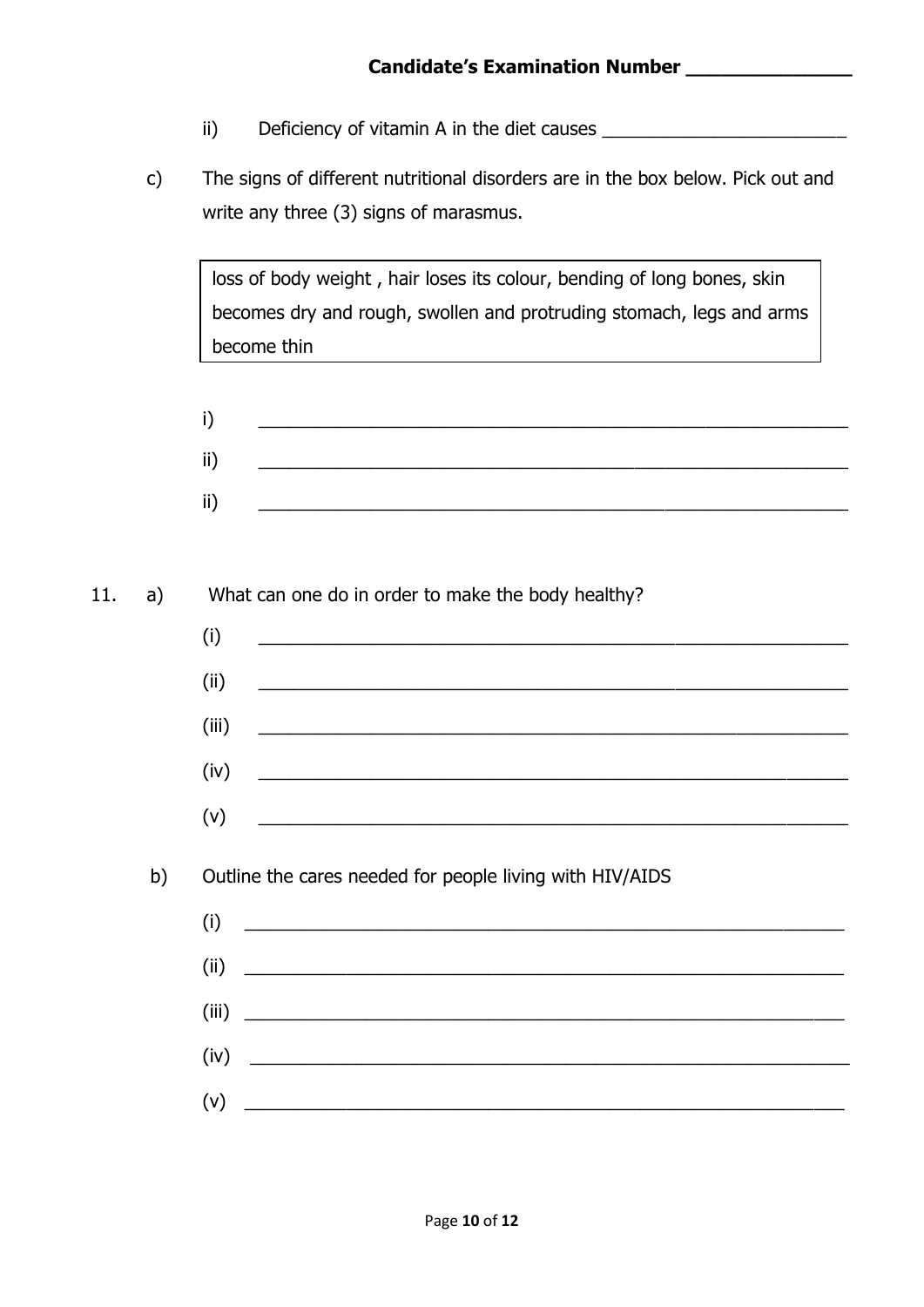\_\_\_\_\_\_\_\_\_\_\_\_\_\_\_\_\_\_\_\_\_\_\_\_\_\_\_\_\_\_\_\_\_\_\_\_\_\_\_\_\_\_\_\_\_\_\_\_\_\_\_\_\_\_\_\_\_

\_\_\_\_\_\_\_\_\_\_\_\_\_\_\_\_\_\_\_\_\_\_\_\_\_\_\_\_\_\_\_\_\_\_\_\_\_\_\_\_\_\_\_\_\_\_\_\_\_\_\_\_\_\_\_\_\_\_

\_\_\_\_\_\_\_\_\_\_\_\_\_\_\_\_\_\_\_\_\_\_\_\_\_\_\_\_\_\_\_\_\_\_\_\_\_\_\_\_\_\_\_\_\_\_\_\_\_\_\_\_\_\_\_\_\_\_

\_\_\_\_\_\_\_\_\_\_\_\_\_\_\_\_\_\_\_\_\_\_\_\_\_\_\_\_\_\_\_\_\_\_\_\_\_\_\_\_\_\_\_\_\_\_\_\_\_\_\_\_\_\_\_\_\_

- 12. a) Why an elderly person need:-
	- (i) Food with less energy
	- (ii) Food with rich in fibre
	- (iii) Food rich in minerals
	- (iv) Balanced diet
	- b) Below is a diagram showing the structure of digestive system of human, study it carefully and then label the parts indicated by letters A, B, C, D, E and F.